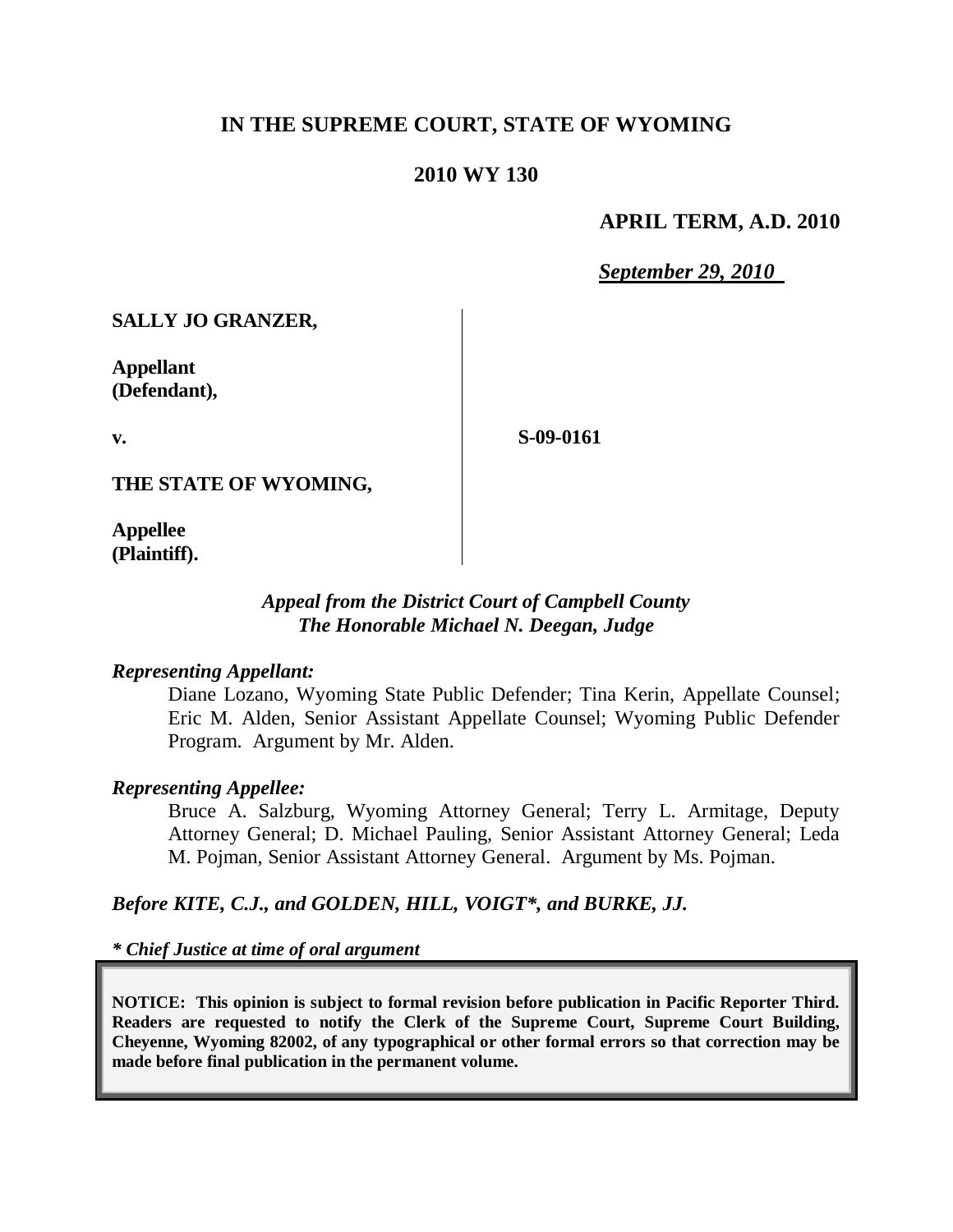**GOLDEN**, Justice.

[¶1] A jury convicted Appellant Sally Joe Granzer of child endangerment for knowingly and willfully permitting a child to enter and remain in a dwelling wherein methamphetamine was stored. Granzer seeks reversal of that conviction on grounds of insufficient evidence, double jeopardy, and evidentiary error. We will affirm.

#### **ISSUES**

[¶2] Granzer presents these issues:

I. Should the trial court have granted the motion for judgment of acquittal at the close of the State's case and was the evidence presented at trial sufficient to support the jury's verdict?

II. Did the trial court err in declining to dismiss for double jeopardy?

III. Did the trial court err in denying the motion for mistrial?

#### **FACTS**

[¶3] Around 11:00 o'clock on the morning of October 10, 2006, Deputies Tony Seeman and Trevor Osborn of the Campbell County Sheriff's Office accompanied officials from the Department of Family Services (DFS) to Granzer's trailer home in Gillette to investigate Granzer's suspected involvement with methamphetamine. Granzer, her roommate, Melissa Selfe, and Selfe's two-year-old daughter, GL, were present when the deputies and DFS officials arrived. During a search of the residence, the deputies found several items of drug paraphernalia, including numerous pipes and a light bulb used to smoke methamphetamine, and several Ziploc baggies. All of the items contained methamphetamine residue. The deputies also found a baggie containing a quantifiable amount of methamphetamine in crystalline form hidden in a recliner where Granzer was sitting during the search.

[¶4] Granzer was arrested and later charged with one count of felony child endangerment under Wyo. Stat. Ann. § 6-4-405(a)(iii) (LexisNexis 2009), for permitting GL to be present in her home at the time methamphetamine was being stored. In August 2007, a jury convicted Granzer on the charged crime, and she received a suspended prison sentence of 18 to 36 months. We reversed Granzer's conviction because of an instructional error and remanded the case for a new trial. *Granzer v. State*, 2008 WY 118, ¶¶ 20-22, 193 P.3d 266, 272 (Wyo. 2008) (*Granzer I*).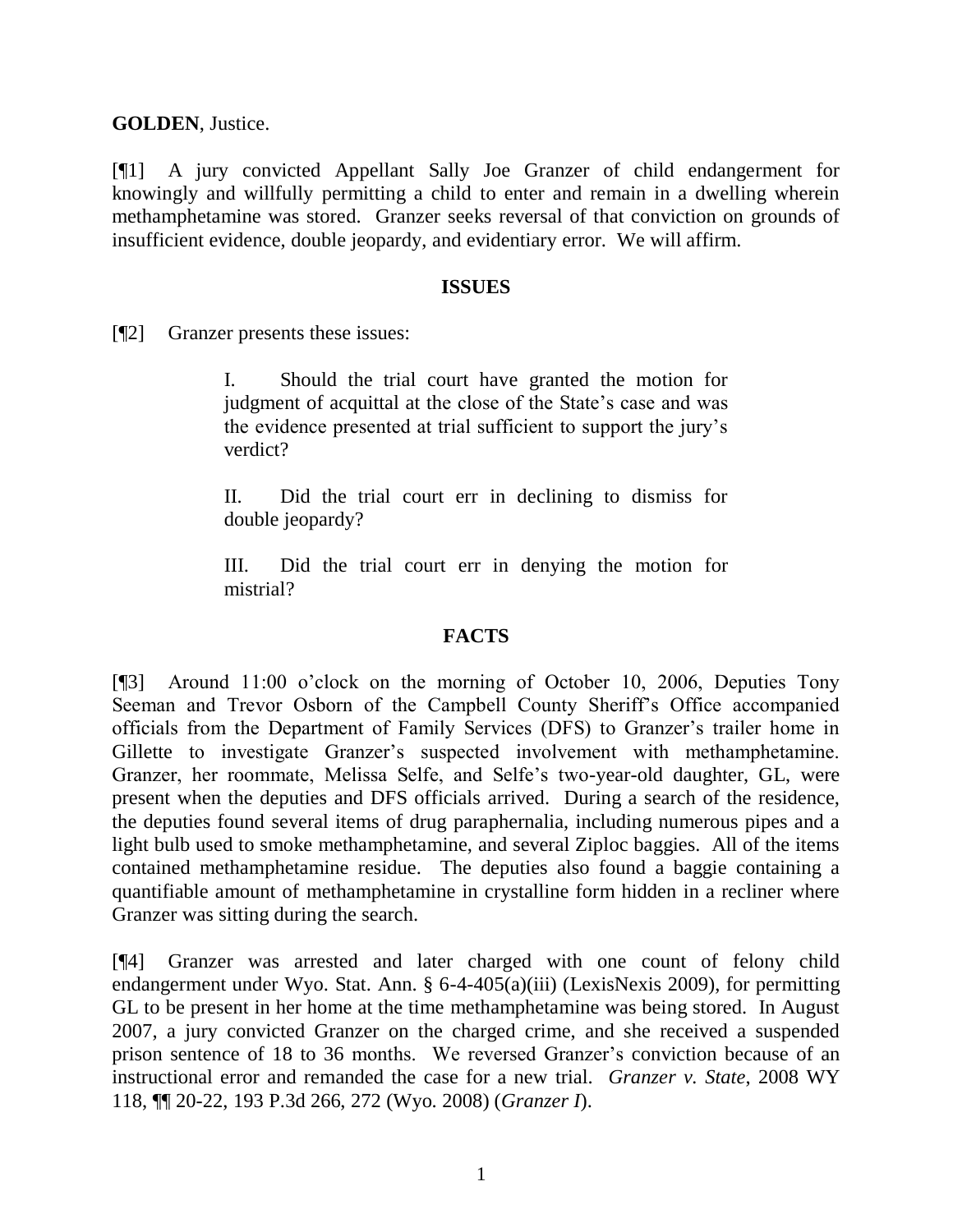[¶5] On remand, Granzer moved to dismiss the criminal action on double jeopardy grounds. Granzer contended that she was being placed twice in jeopardy for the same offense because she had already been convicted of misdemeanor possession of a controlled substance under Wyo. Stat. Ann. § 35-7-1031(c)(i)(C) (LexisNexis 2009) stemming from the events of October 10, 2006, a crime she claimed constituted a lesserincluded offense of the charged felony child endangerment offense. The district court rejected Granzer's double jeopardy claim and denied the motion to dismiss.

[¶6] Granzer's trial commenced on March 16, 2009. At the close of the State's case, Granzer moved for judgment of acquittal alleging the State had failed to provide sufficient evidence proving all of the elements necessary for conviction on the charged offense. The district court denied the motion, and Granzer proceeded to present evidence in defense of the charge. On March 17, a jury once again convicted Granzer of child endangerment. The district court imposed the original 18- to 36-month prison sentence, which it then suspended in favor of four years of supervised probation. This appeal ensued. Additional facts will be set forth in our discussion of the issues.

#### **DISCUSSION**

### *Sufficiency of the Evidence*

 $\overline{a}$ 

[¶7] Granzer questions the legal sufficiency of the evidence supporting her conviction. Subsumed in her argument is a challenge to the adequacy of the evidence at the close of the State's case and, thus, the propriety of the district court's denial of her motion for judgment of acquittal. As noted above, Granzer introduced evidence in her defense after the district court denied her motion. We have previously held that a defendant's introduction of evidence following the denial of a judgment of acquittal motion at the conclusion of the State's case constitutes a waiver of that motion, thereby precluding appellate review of the trial court's ruling. *Butcher v. State*, 2005 WY 146, ¶¶ 12, 14, 123 P.3d 543, 548 (Wyo. 2005); *Robinson v. State*, 11 P.3d 361, 368 (Wyo. 2000); *Hodges v. State*, 904 P.2d 334, 339 (Wyo. 1995). Consistent with this precedent, we hold that Granzer waived her right to challenge the propriety of the district court's denial of her motion in this appeal. $\frac{1}{1}$ 

[¶8] We now turn our attention to Granzer's claim that the trial evidence as a whole is insufficient to support her conviction. When reviewing a sufficiency of the evidence

<sup>1</sup> We recognize that in *Martin v. State*, 2007 WY 2, ¶¶ 30-34, 149 P.3d 707, 714-15 (Wyo. 2007), we deviated from the waiver rule and considered a challenge to the denial of a motion for judgment of acquittal under similar circumstances utilizing the plain error standard of review. We conclude that our application of the plain error analysis in *Martin* was in error. In future cases, as in this case, we will give effect to the waiver principle and decline to consider such claims.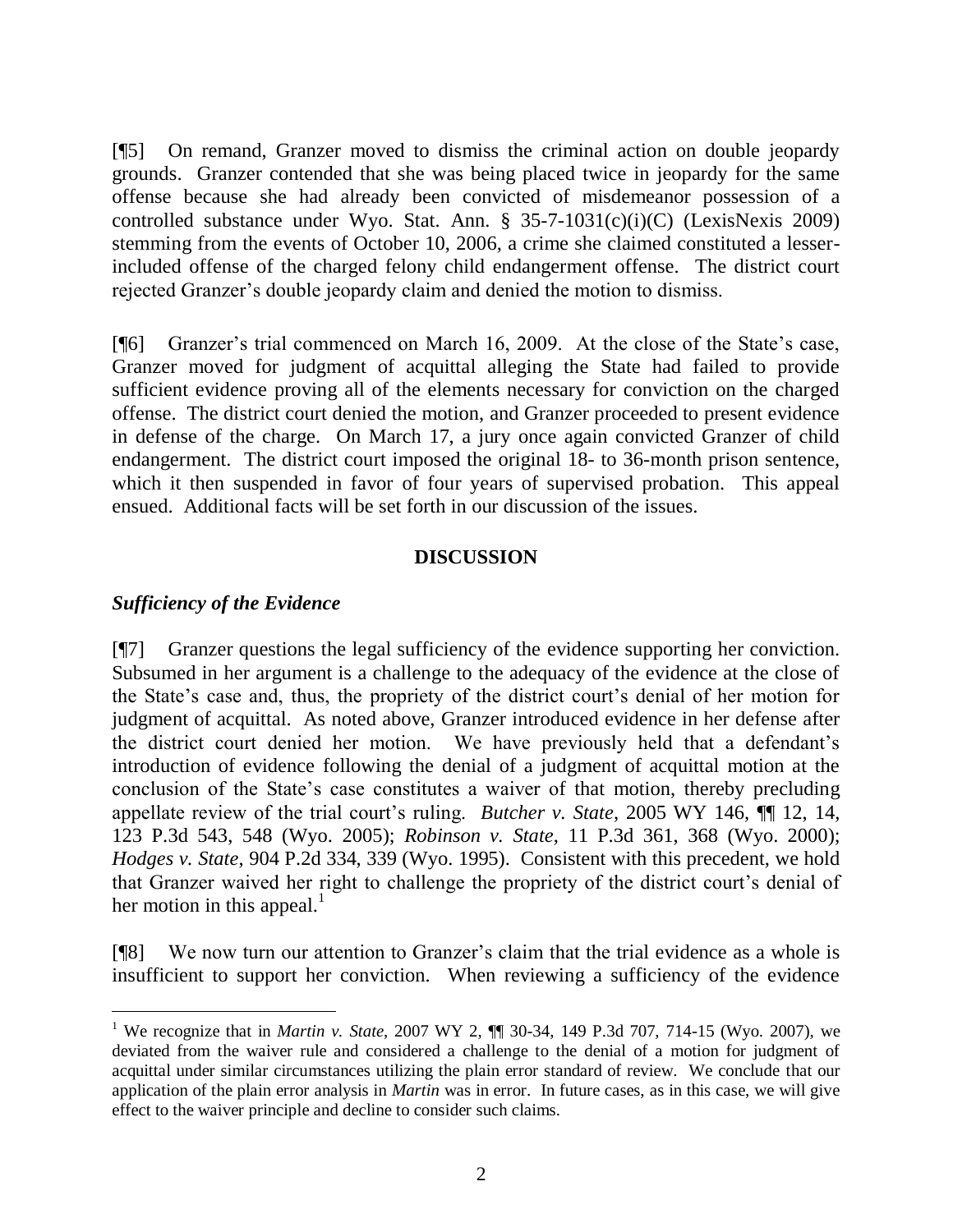claim, we must determine whether the evidence and any reasonable inferences drawn from it, when viewed in the light most favorable to the State, are adequate to permit the trier of fact to find guilt beyond a reasonable doubt. *Granzer*, ¶ 23, 193 P.3d at 273; *Dettloff v. State,* 2007 WY 29, ¶ 23, 152 P.3d 376, 383 (Wyo. 2007); *Statezny v. State*, 2001 WY 22, ¶ 15, 18 P.3d 641, 645 (Wyo. 2001). The jury has the responsibility to resolve conflicts in the testimony, weigh the evidence and draw reasonable inferences from the facts. *Sotolongo-Garcia v. State,* 2002 WY 185, ¶ 11, 60 P.3d 687, 689 (Wyo. 2002). We will not substitute our judgment for that of the jury; our only duty is to determine whether a quorum of reasonable and rational individuals would, or even could, have found the essential elements of the crime were proven beyond a reasonable doubt. *Conine v. State,* 2008 WY 146, ¶ 5, 197 P.3d 156, 159 (Wyo. 2008); *Grissom v. State,* 2005 WY 132, ¶ 24, 121 P.3d 127, 136 (Wyo. 2005).

[¶9] Granzer was convicted of child endangerment under Wyo. Stat. Ann. § 6-4- 405(a)(iii) (LexisNexis 2009), which states in pertinent part: "no person shall knowingly and willfully . . . permit any child to . . . [e]nter and remain in a . . . dwelling . . . that the person knows is being used to . . . store methamphetamines." At trial, and in accordance with the statute, the district court instructed the jury that it should not convict Granzer unless it found the following elements were proven beyond a reasonable doubt:

- 1. On or about the  $10^{th}$  day of October, 2006;
- 2. In Campbell County, Wyoming;
- 3. The Defendant, Sally Jo Granzer;
- 4. Knowingly and willfully permitted;
- 5. A child (GL);
- 6. To enter and remain in a dwelling;
- 7. That the Defendant knew was being used to store methamphetamines.

[¶10] In attacking her conviction, Granzer does not challenge the adequacy of the evidence proving that methamphetamine was stored in her trailer. Nor does she claim the evidence failed to prove she knew of the drug's presence. Rather, her complaint concerns whether sufficient evidence was presented to support the jury's determination that she knowingly and willfully permitted GL to enter and remain in the residence on October 10, 2006.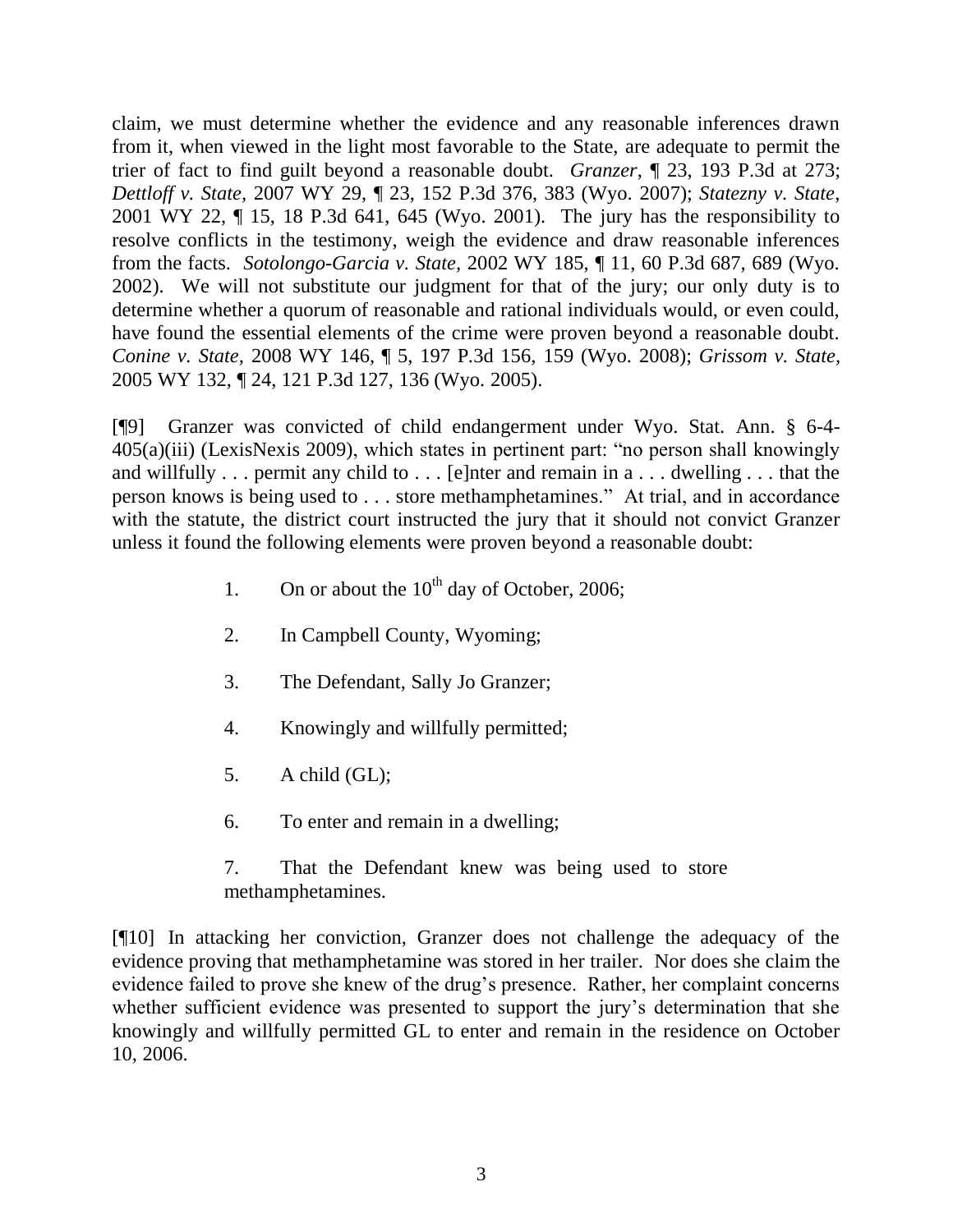[¶11] At trial, Deputy Seeman testified that on the morning of October 10, Granzer informed him that both Melissa Selfe and GL were present in the trailer. He also testified it appeared GL had been staying with her mother at the trailer. In addition, Selfe testified that, although GL resided elsewhere, she occasionally babysat GL during the day. Selfe testified that Granzer knew about her babysitting responsibilities, knew it was possible GL could be in the trailer at any time, and knew GL had been at the trailer with Selfe on October 1. Based on this testimony, the jury could have rationally concluded that Granzer had, for some time, extended permission for GL to enter and remain in the trailer for such purposes. The jury could also have reasonably inferred from Granzer's knowledge of GL's presence that she had at least tacitly given permission for the child to visit and stay with her mother. Although no direct evidence was presented that Granzer expressly consented to GL's presence in the trailer on October 10, the statute does not require that a defendant give express consent or permission for a child to enter and remain in a dwelling, nor does it require that the permission be given at the exact time the child enters and remains in the dwelling. We find sufficient evidence exists to support the jury's guilty verdict.

## *Double Jeopardy*

[¶12] Granzer maintains her prosecution for felony child endangerment violated the double jeopardy provisions of the Wyoming and United States Constitutions, and she faults the district court for denying her motion to dismiss the criminal charge. particular, Granzer contends she was twice placed in jeopardy for the same offense when she was prosecuted for child endangerment after she had been convicted of misdemeanor possession of a controlled substance stemming from the same methamphetamine found in her trailer on October 10. In support of this contention, Granzer argues that misdemeanor possession of methamphetamine is a lesser-included offense of the crime of child endangerment. As such, she claims that she could not later be prosecuted separately for the greater child endangerment offense. We examine *de novo* the question of whether Granzer's constitutional right was violated in this instance. *Daniel v. State*, 2008 WY 87, ¶ 7, 189 P.3d 859, 862 (Wyo. 2008).

[¶13] The Fifth Amendment to the United States Constitution and Article 1, Section 11 of the Wyoming Constitution guarantee that a person will not be placed twice in jeopardy for the same offense. Although the language of the two provisions differs slightly, we have recognized that they "have the same meaning and are coextensive in application." *Umbach v. State*, 2002 WY 42, ¶ 8, 42 P.3d 1006, 1008 (Wyo. 2002). Under both provisions, we look to the statutory elements test set forth in *Blockburger v. United States*, 284 U.S. 299, 304, 52 S.Ct. 180, 182, 76 L.Ed. 306 (1932), to determine whether an offense is a lesser-included offense of another and whether an accused has been impermissibly prosecuted twice for the same offense. That test is articulated as follows: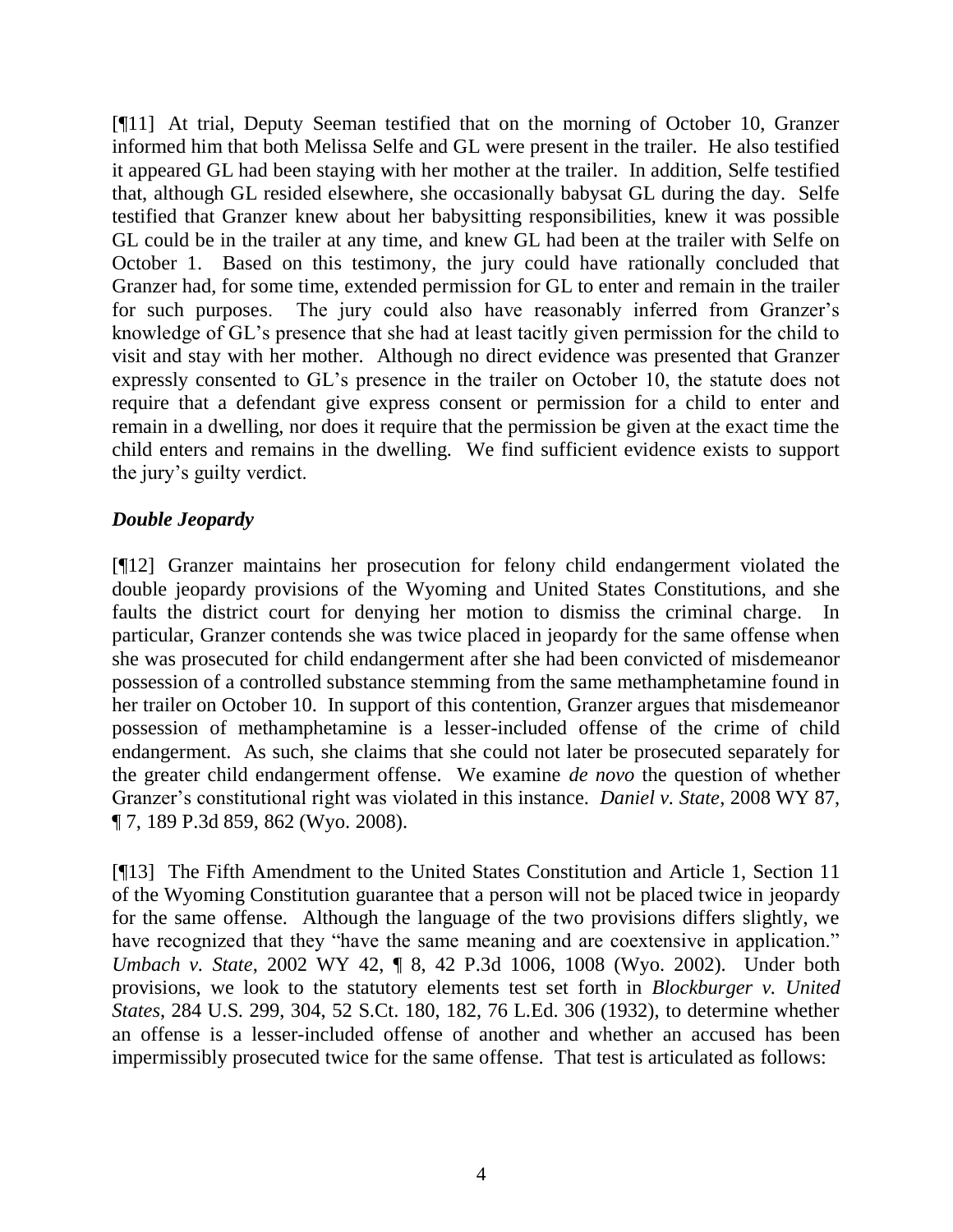The applicable rule is that where the same act or transaction constitutes a violation of two distinct statutory provisions, the test to be applied to determine whether there are two offenses or only one, is whether each provision requires proof of an additional fact which the other does not.

*Pope v. State*, 2002 WY 9, ¶ 15, 38 P.3d 1069, 1072 (Wyo. 2002) (quoting *Blockburger*, 284 U.S. at 304, 52 S.Ct. at 182); *see also State v. Keffer*, 860 P.2d 1118, 1129-30 (Wyo. 1993). Under the *Blockburger* test, an offense is a lesser-included offense if its elements are a subset of the elements of the greater offense. *Keffer*, 860 P.2d at 1134. If the offense includes an element which the greater offense does not, it is not a lesser-included offense. *Id*. Whatever the sequence may be, double jeopardy forbids successive prosecution of a criminal defendant for a greater and lesser-included offense. *Daniel*, ¶ 8, 189 P.3d at 862; *Keffer*, 860 P.2d at 1129; *see also Ohio v. Johnson*, 467 U.S. 493, 501, 104 S.Ct. 2536, 2542, 81 L.Ed.2d 425 (1984); *Brown v. Ohio*, 432 U.S. 161, 169, 97 S.Ct. 2221, 2227, 53 L.Ed.2d 187 (1977).

[¶14] With these legal principles in mind, we now consider whether the tenets of double jeopardy were transgressed in this instance. The crime of child endangerment under § 6- 4-405, as charged in this case, states in relevant part:

> (a) Notwithstanding W.S. 6-4-405(b)(iv), no person shall knowingly and willfully . . . permit any child to:

> > \* \* \* \*

(iii) Enter and remain in  $a \dots$  dwelling  $\dots$  that the person knows is being used to . . . store methamphetamines[.]

The crime of misdemeanor possession of a controlled substance under § 35-7-1031 upon which Granzer was convicted states in pertinent part:

> (c) It is unlawful for any person knowingly or intentionally to possess a controlled substance unless the substance was obtained directly from, or pursuant to a valid prescription or order of a practitioner while acting in the course of his professional practice, or except as otherwise authorized by this act. Any person who violates this subsection:

> > (i) And has in his possession a controlled substance in the amount set forth in this paragraph is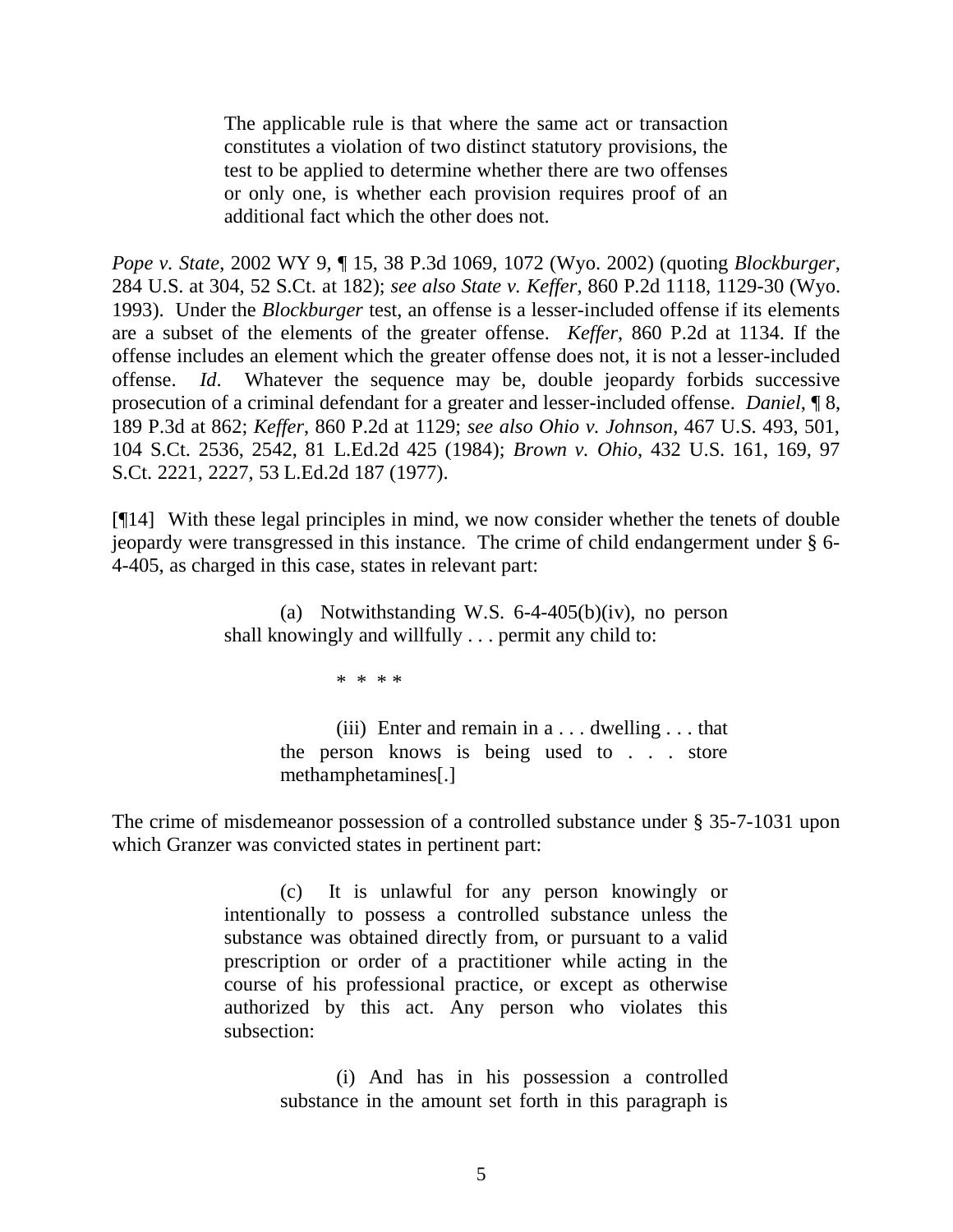guilty of a misdemeanor . . . . For purposes of this paragraph, the amounts of a controlled substance are as follows:

\* \* \* \*

(C) For a controlled substance in powder or crystalline form, no more than three (3) grams[.]

[¶15] A comparison of the above statutory language makes it obvious that the elements of misdemeanor possession of a controlled substance are not a subset of the elements of the crime of child endangerment. Significantly, misdemeanor possession requires that the offender possess a controlled substance. The crime of child endangerment contains no such requirement but, rather, simply requires the offender to have knowledge of its contemporaneous storage in the same dwelling as a child. Additionally, misdemeanor possession pertains to any controlled substance in powder or crystalline form, whereas child endangerment requires that the controlled substance be methamphetamine. Given the difference in elements and the proof required, it is clear that misdemeanor possession of a controlled substance is not a lesser-included offense of child endangerment. Consequently, Granzer's prosecution for child endangerment was not barred by the principles of double jeopardy.

[¶16] Despite the fact misdemeanor possession of a controlled substance contains elements not found in the crime of child endangerment, Granzer maintains misdemeanor possession is a lesser-included offense because this Court's decision in *Granzer I* extended the child endangerment statute to include simple possession of methamphetamine in the same room or dwelling as a child and held that mere possession constituted storage under the statute. We reject Granzer's argument for two reasons. First, it mischaracterizes our holding in *Granzer I*. Second, it appears to be nothing more than a request for this Court to consider the underlying facts and the evidence used to prove the elements of the separate offenses. However, the focus of the *Blockburger* test is not, as Granzer would have it, on the similarity of the evidence relied on to prove the elements of the offenses but on the elements themselves.<sup>2</sup> *Keffer*, 860 P.2d at 1130; *Nowack v. State*, 774 P.2d 561, 568 (Wyo. 1989).

 $\overline{a}$ 

 $2\sigma$  Granzer also seemingly suggests that the evidence would support a merger of the two offenses for sentencing purposes under *Bilderback v. State*, 13 P.3d 249 (Wyo. 2000). However, Granzer does not develop this issue so we will not further consider it.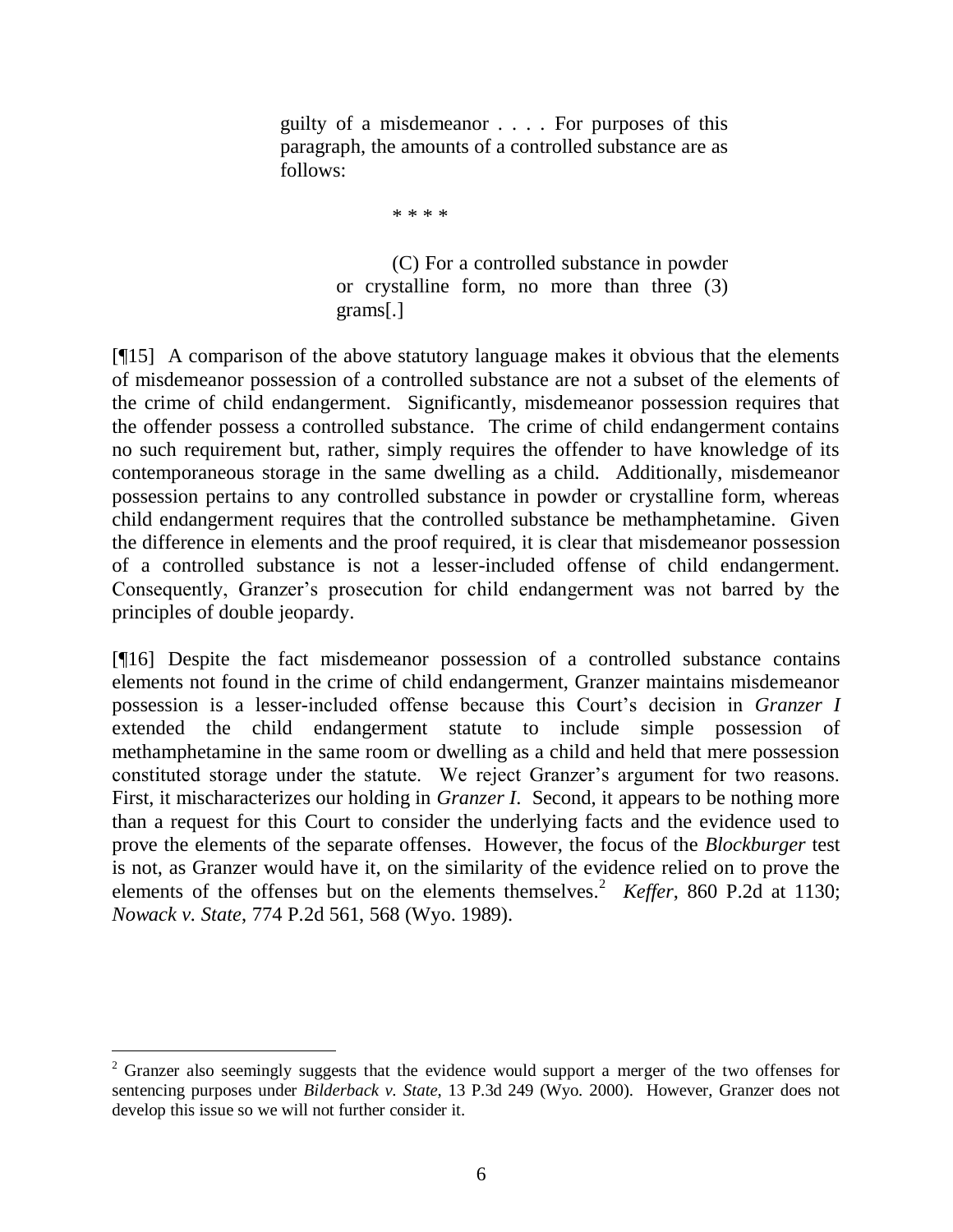## *Denial of Motion for Mistrial*

 $\overline{a}$ 

[¶17] In her final argument, Granzer contends the district court erred in refusing to grant a mistrial after the prosecutor elicited testimony from Melissa Selfe during crossexamination that she had been convicted of child endangerment stemming from the same events underlying the charge for which Granzer was on trial. Granzer's contention of error challenges a discretionary decision of the district court. *Thomas v. State*, 2006 WY 34, ¶ 10, 131 P.3d 348, 352 (Wyo. 2006). We will not disturb that decision absent a clear finding of an abuse of discretion and resulting prejudice. In determining whether an abuse of discretion occurred, our primary focus is the reasonableness of the district court's decision under the circumstances. *Id*.

[¶18] Granzer's condemnation of the district court's ruling is premised on the mistaken belief that Selfe's testimony violated the rule of *Kwallek v. State*, 596 P.2d 1372 (Wyo. 1979), and its progeny. In *Kwallek*, we held that when two persons are indicted for separate offenses arising out of the same circumstances, the fact that one has pleaded guilty is inadmissible against the other. *Kwallek*, 596 P.2d at 1375. Essentially, the *Kwallek* rule precludes the State from presenting evidence of a confederate's conviction on a related offense as circumstantial evidence of the defendant's guilt. That prohibition, however, applies only to conviction evidence offered by the State in its case-in-chief. *Roden v. State*, 2010 WY 11, ¶ 22, 225 P.3d 497, 503 (Wyo. 2010); *KP v. State*, 2004 WY 165, ¶ 18, 102 P.3d 217, 223 (Wyo. 2004); *Porth v. State*, 868 P.2d 236, 241 (Wyo. 1994); *Grable v. State*, 601 P.2d 1001, 1003 (Wyo. 1979); *Kwallek*, 596 P.2d at 1375-76. We have never extended the *Kwallek* rule to encompass conviction evidence elicited during the State's cross-examination of a defense witness which may otherwise be admissible, for example, under W.R.E. 609<sup>3</sup> to impeach the witness' credibility. *See*, *e.g., Porth*, 868 P.2d at 241.

[¶19] In denying Granzer's motion for mistrial, the district court recognized the limited reach of the *Kwallek* rule and its inapplicability to Selfe's testimony. The district court found that the evidence concerning Selfe's child endangerment conviction was admissible under the strictures of W.R.E. 609 for the limited purpose of impeaching Selfe's credibility, a finding that Granzer does not specifically challenge in this appeal. In addition, the district court determined that the conviction evidence was not sufficiently prejudicial to warrant a mistrial, and that any potential prejudice flowing from that evidence was adequately addressed by the limiting instruction it had furnished to the jury, which stated:

> Ladies and Gentlemen of the jury: you have heard evidence that Melissa Selfe, a witness in this case, was a

<sup>&</sup>lt;sup>3</sup> W.R.E. 609, "Impeachment by evidence of conviction of crime," permits the introduction of conviction evidence for purposes of attacking the credibility of a witness if certain conditions are satisfied.